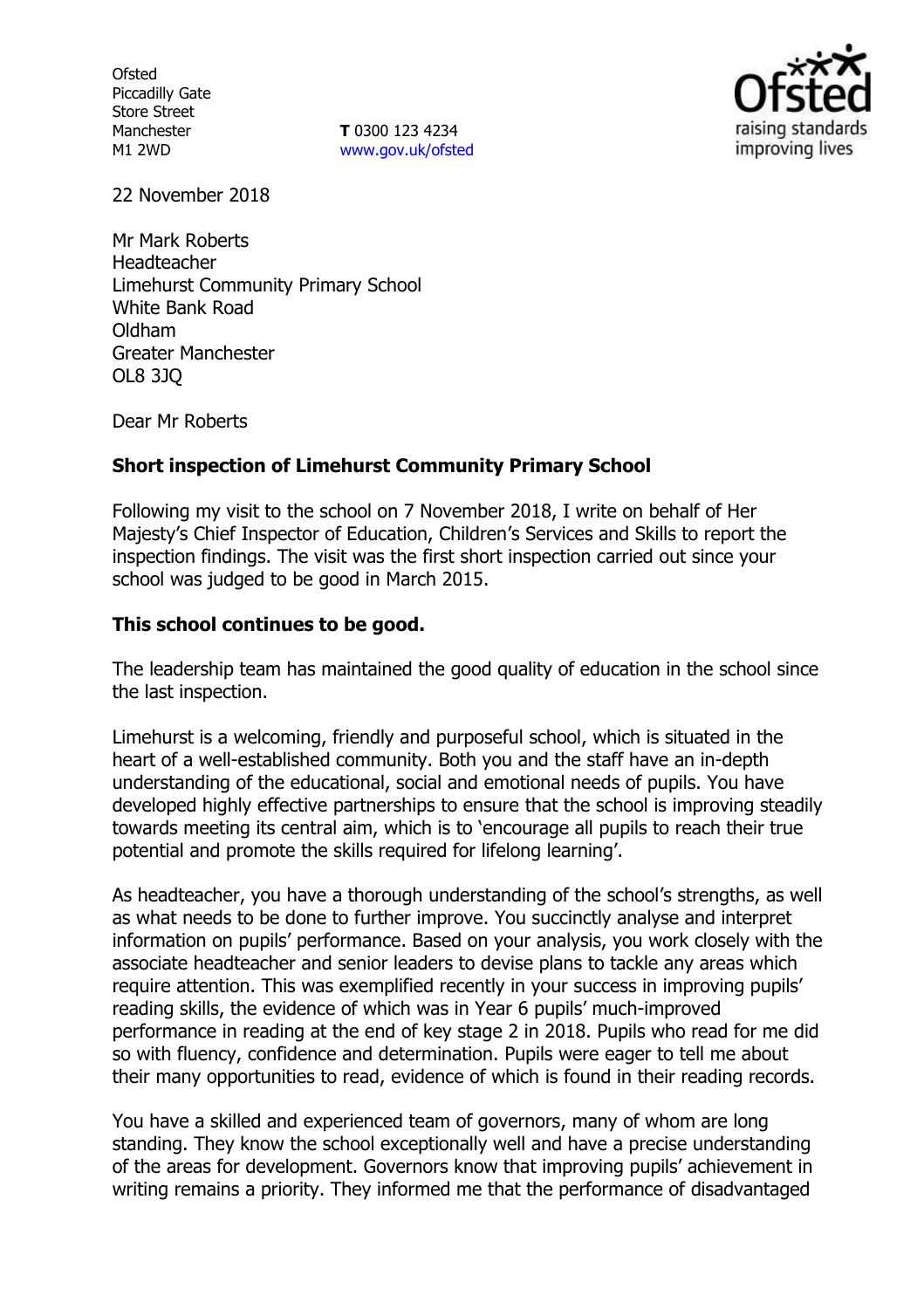

pupils is 'always on the agenda'. Governors come into school to talk with pupils about their learning. Their good knowledge, full understanding of their responsibilities and familiarity with the school help them to challenge and support the school in equal measure.

Staff morale is high. All those who completed the inspection questionnaire are of the view that the school has improved since the previous inspection. Similarly, all say pupils are safe and well behaved. Staff are of the view that managers are considerate of their well-being. They are keen to help the school move forward onto its next stage of development.

The staff are of the view that the school encourages calm and orderly conduct. This is certainly what I experienced when moving around the school and observing lessons. Pupils are welcoming and well mannered. Those who spoke with me said that behaviour is almost always good and bullying rarely, if ever, happens. Pupils are proud ambassadors for the school and enjoy learning and taking advantage of the many extra-curricular activities available, including film, art, gymnastics and gardening clubs.

Most parents and carers are highly positive about all aspects of the school. Almost all those who completed Parent View, Ofsted's online questionnaire, would recommend the school. Parents are of the view that their children are happy, safe and making good progress. Those who submitted text messages during the inspection typically commented that, 'staff are very approachable' and 'my child looks forward to going to school and is developing well'.

Governors spoke knowledgeably about the work you have done to improve the effectiveness of middle leaders, an area for improvement from the previous inspection. Middle leaders, most of whom are subject specialists and/or leaders of 'phases', such as the early years and key stage 2, are highly effective in their roles. They form a cohesive team and play a central part in improving the quality of teaching and learning.

At the time of the last inspection you were also asked to ensure that the most able pupils are sufficiently challenged, to ensure that they achieve to the best of their ability. Your work in this area has produced mixed fortunes. For example, pupils' progress at the end of Year 6 in 2017, including that of disadvantaged pupils, was in the top 20% of all schools nationally in writing and mathematics. However, the proportion that attained at the higher standard was below average in all subjects. While unvalidated data for 2018 shows there have been good gains on the previous year, especially in reading and mathematics, improving pupils' writing, including in key stage 1, and helping pupils to attain highly remain priorities for the school.

## **Safeguarding is effective**

■ Leaders have ensured the safeguarding arrangements are fit for purpose. All members of the school community are exceptionally vigilant when it comes to safeguarding. Designated safeguarding leaders are trained to a high standard. Governors and staff ensure that their training is up to date and that they are well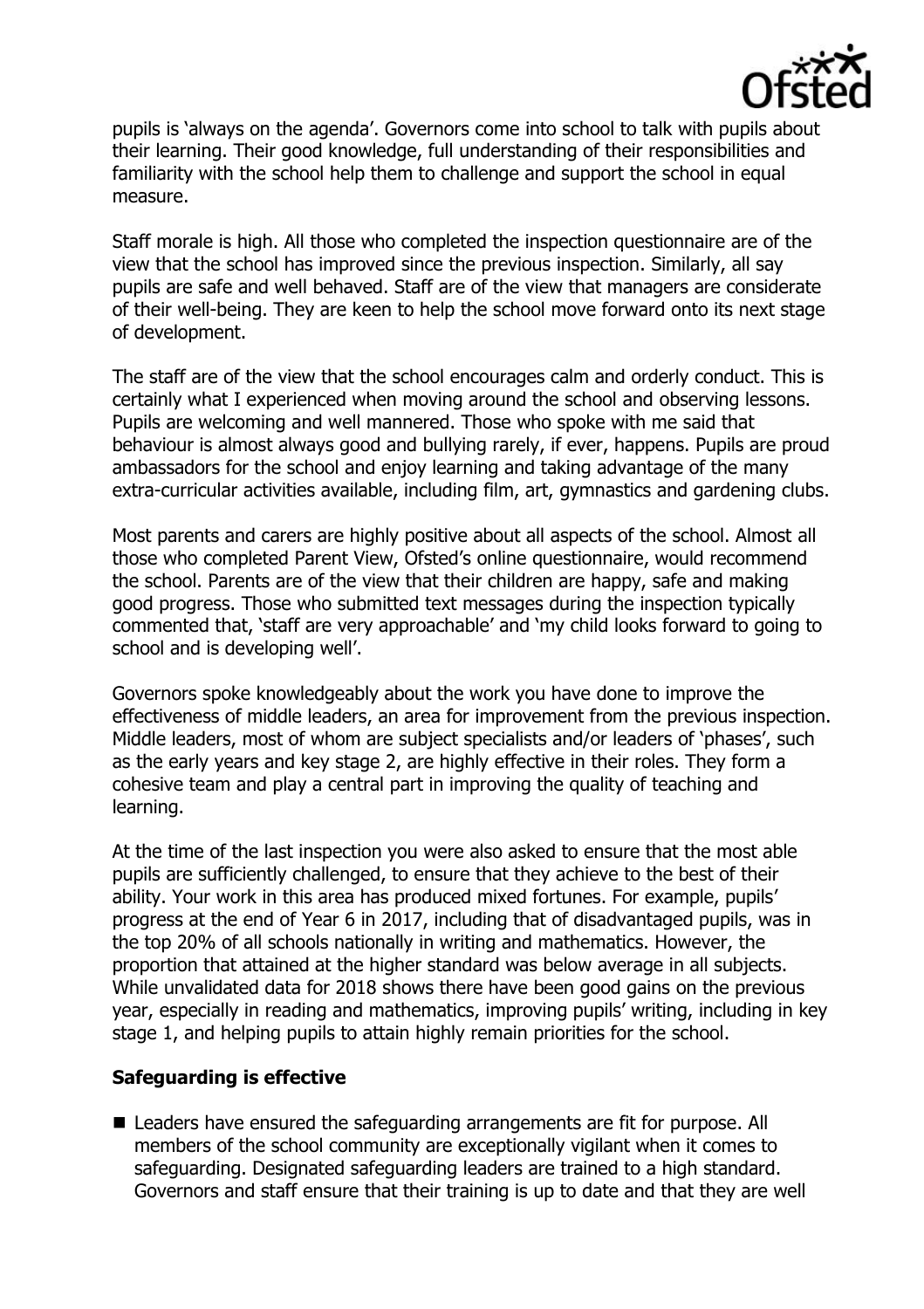

informed about new developments in relation to the welfare and protection of children.

- The safeguarding policy is current and available on the school's website. Staff are familiar with the school's policies and government guidelines, including the latest guidance on keeping children safe in education. All staff and governors have had 'Prevent' duty training, which is in keeping with the government's agenda to counter terrorism and radicalisation. Checks on staff are rigorous and up to date. Records show that all are suitable to work with children.
- **Pupils know how to keep themselves safe. Visitors help to develop their** appreciation of the potential dangers and risks associated with fires and road traffic. Pupils know how to maintain their safety when using the internet and social media. They are confident to report any concerns to adults, secure in the knowledge that such concerns will always be dealt with swiftly.

# **Inspection findings**

- $\blacksquare$  The inspection focused on several key lines of enquiry, the first of which was the role of subject leaders in improving the quality of teaching and learning. This was an area for improvement identified at the time of the previous inspection. Subject leaders are trained well, knowledgeable about their subjects and form a highly cohesive team. Leaders are fully conversant with the school development plans and play a central role in improving teaching and pupils' achievement.
- Leaders regularly monitor the quality of teaching in their respective subjects and give advice to colleagues on how they can improve their practice. For example, good advice to staff in the Nursery and Reception classes has improved children's ability to infer from pictures and break up and sound out new words. Teachers' confidence in developing pupils' investigation skills in science has been enhanced, leading to more practical, hands-on experiences for pupils. Leaders know their subjects well and successfully adapt the good practice they observe in other schools to meet the needs of pupils in Limehurst.
- My next line of enquiry related to writing. Specifically, I wanted to establish how well developed pupils' writing skills are. I chose to focus on writing because pupils' performance in this subject in national tests dipped at the end of Year 6 in 2018. Together with senior leaders, you have made improving writing a whole-school priority. During the inspection I observed that teachers take a consistent approach to developing pupils' writing skills. Evidence of this is found in pupils' books, many of which include carefully crafted sentences containing accurate and interesting punctuation.
- Visiting 'Vikings', studies of the lives of well-known historical figures, such as Florence Nightingale, and events, including the sinking of the Titanic, have stimulated pupils' interests and generated an excitement about writing. This was evident in a Year 4 class, where pupils imagined life during the Mesolithic and Palaeolithic periods. In Year 6, pupils demonstrated their creativity when they wrote their own ending to a dramatic story about a girl on a lake. Pupils know that they can make their writing interesting by creating suspense, which they informed me could be generated through using 'description, dialogue and action'. While writing is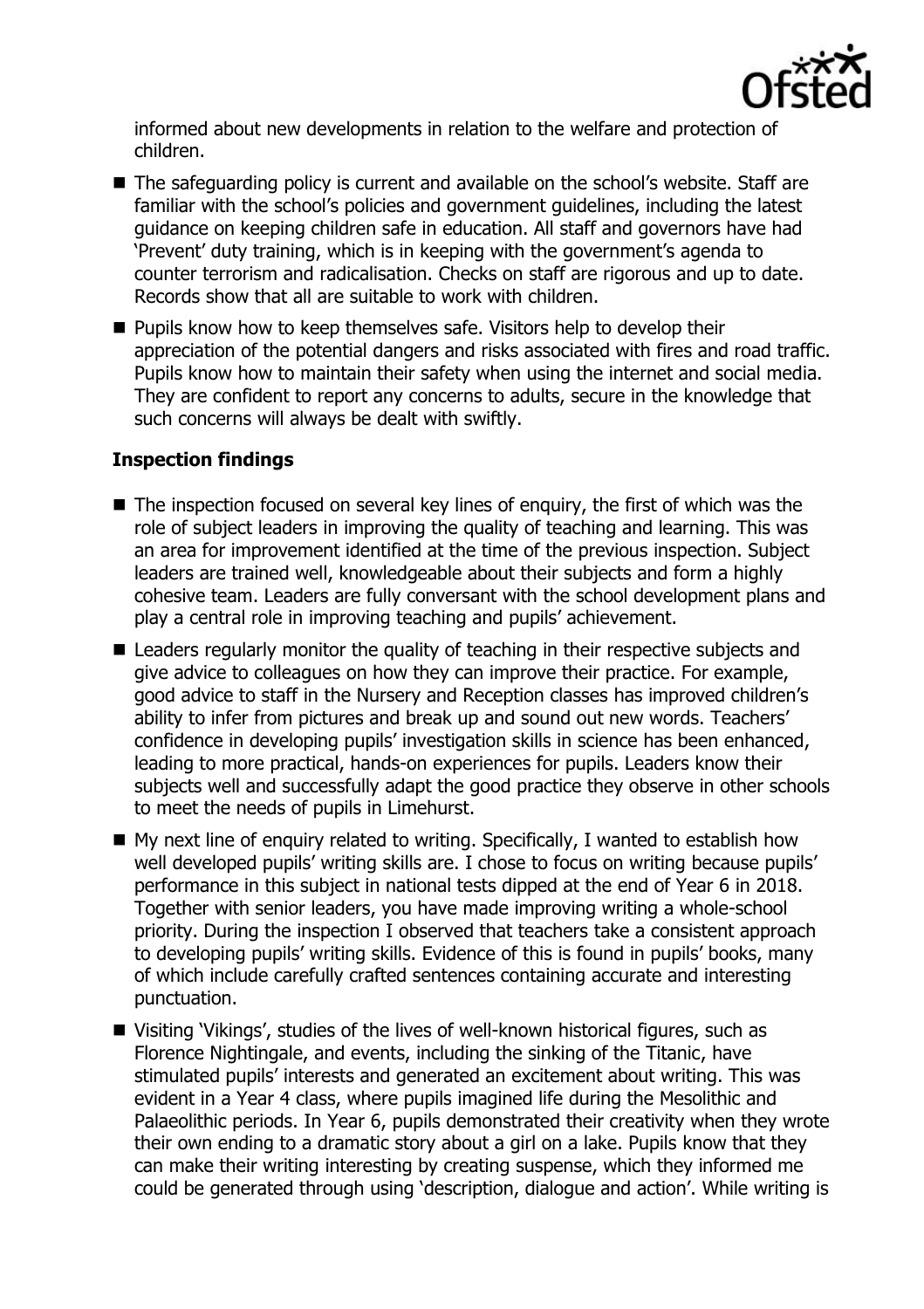

undoubtedly improving for all groups of pupils, some lack the necessary stamina and ability to write at length in various subjects.

- My third line of enquiry focused on your work to increase the proportion of highattaining pupils. As indicated, this was because of the small proportion of pupils attaining at the higher standard in writing and mathematics at the end of key stage 2. In addition, although improving, a below-average proportion of pupils attained at greater depth in reading, writing and mathematics at the end of key stage 1 in 2018.
- Together with subject leaders, you have devised several strategies aimed at challenging the most able pupils to achieve to their best. For example, pupils are encouraged to develop their calculation and problem-solving skills in the mathematics club. In addition, a range of small-group teaching activities are available to hone pupils' writing skills. Teachers also challenge pupils to tackle difficult books in a range of styles. However, there is more to do. Several pupils I spoke with indicated that work is sometimes too easy. In addition, pupils' English, mathematics and topic workbooks show that pupils of different abilities are sometimes given the same work. As a result, the most able do not always reach the high standards of which they are capable.
- My final line of enquiry related to pupils' attendance. This was because after three years of pupils' attendance moving closer to the national average, it dipped in 2018. You have ample evidence to explain this decline. One reason relates to the local authority's fair access programme, which requires all schools to enrol their share of pupils new to the country. Erratic attendance and pupils' return to their country of origin adversely impacted on attendance in 2018. With the support of the highly experienced attendance consultant, you have had to tackle absence due to other factors, such as holidays taken during term time.
- You have put in place a range of initiatives, all of which help to improve attendance. The consultant works closely with families to discourage absence and explain the relationship between regular attendance and good achievement. The celebration of good attendance, awards and rewards at the end of term and the academic year all help to place the matter of attendance firmly on the agenda for all members of the school community. As a result of your hard work, pupils' attendance has improved considerably this year and is just above average.

## **Next steps for the school**

Leaders and those responsible for governance should ensure that:

- $\blacksquare$  pupils are consistently challenged to achieve to their best, enabling a greater proportion to achieve the highest levels of learning in all subjects
- more opportunities are available for pupils to practise and refine their writing skills across the curriculum.

I am copying this letter to the chair of the governing body the regional schools commissioner and the director of children's services for Oldham. This letter will be published on the Ofsted website.